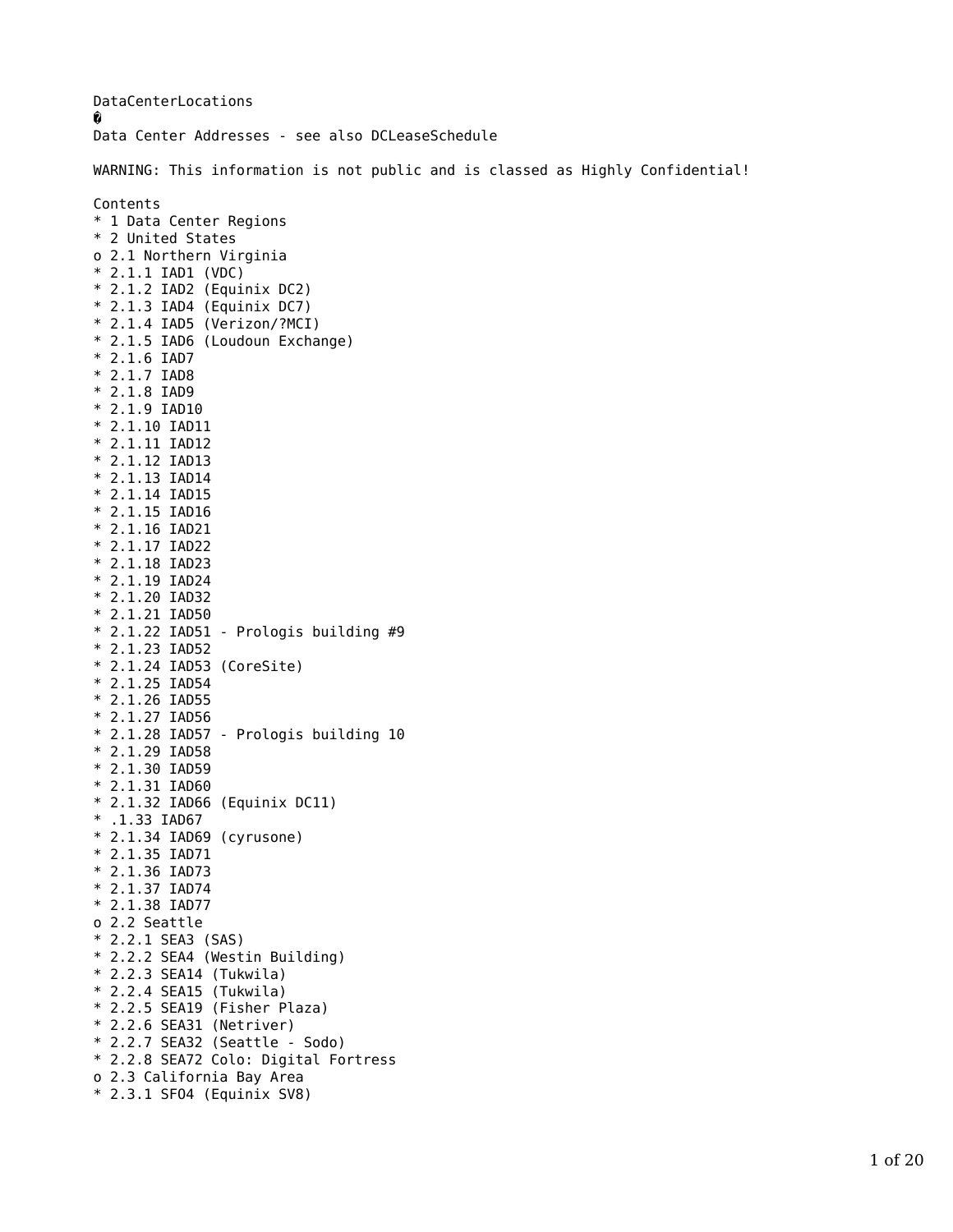```
* 2.3.2 SFO5 &? 5B (Equinix SV1 &? SV5)
* 2.3.3 SFO6 (VZ Terremark SJC3)
* 2.3.4 SFO7 (Equinix SV2) (Decommissioned Nov'12)
* 2.3.5 SFO8 (DLR)
* 2.3.6 SFO9 (A100 US, LLC)
* 2.3.7 SFO20 (Coresite)
* 2.3.8 SFO21 (Coresite)
o 2.4 Northeastern Oregon 
* 2.4.1 PDX1
* 2.4.2 PDX2
* 2.4.3 PDX4
* 2.4.4 PDX50
* 2.4.5 PDX51
* 2.4.6 PDX52
* 2.4.7 PDX79 (Warehouse)
* 3 Ireland 
o 3.1 Dublin 
* 3.1.1 DUB2
* 3.1.2 DUB3
* 3.1.3 DUB4/?7
* 3.1.4 DUB8
* 3.1.5 DUB9
* 3.1.6 DUB10/?50/?51
* 3.1.7 DUB53
* 4 Luxembourg 
o 4.1 LUX2
o 4.2 LUX8
o 4.3 LUX9
* 5 Germany 
o 5.1 FRA50
o 5.2 FRA52
o 5.3 FRA53
o 5.4 FRA54
* 6 China 
o 6.1 BJS 9
o 6.2 BJS 10
o 6.3 BJS 11
o 6.4 BJS 12
o 6.5 BJS 20
o 6.6 PEK4 (NetInfinity)
o 6.7 PEK7
o 6.8 PEK50
o 6.9 ZHY/BJS21 
* 7 Japan ?? 
o 7.1 NRT4 Equinix TY2
o 7.2 NRT7 Hitachi/?Verizon
o 7.3 NRT8 SCSK
o 7.4 NRT9 FujiSoft
o 7.5 NRT10 Dojima Osaka
o 7.6 NRT11 KVH
o 7.7 NRT12 KDDI
o 7.8 NRT20 Amazon
o 7.9 NRT51
o 7.10 NRT52
o 7.11 NRT53
o 7.12 NRT55
* 8 Singapore 
o 8.1 SIN2 (Equinix - SG2)
o 8.2 SIN3 (Keppel Datahub - T25)
o 8.3 SIN4 (Tata Communication - TCX)
```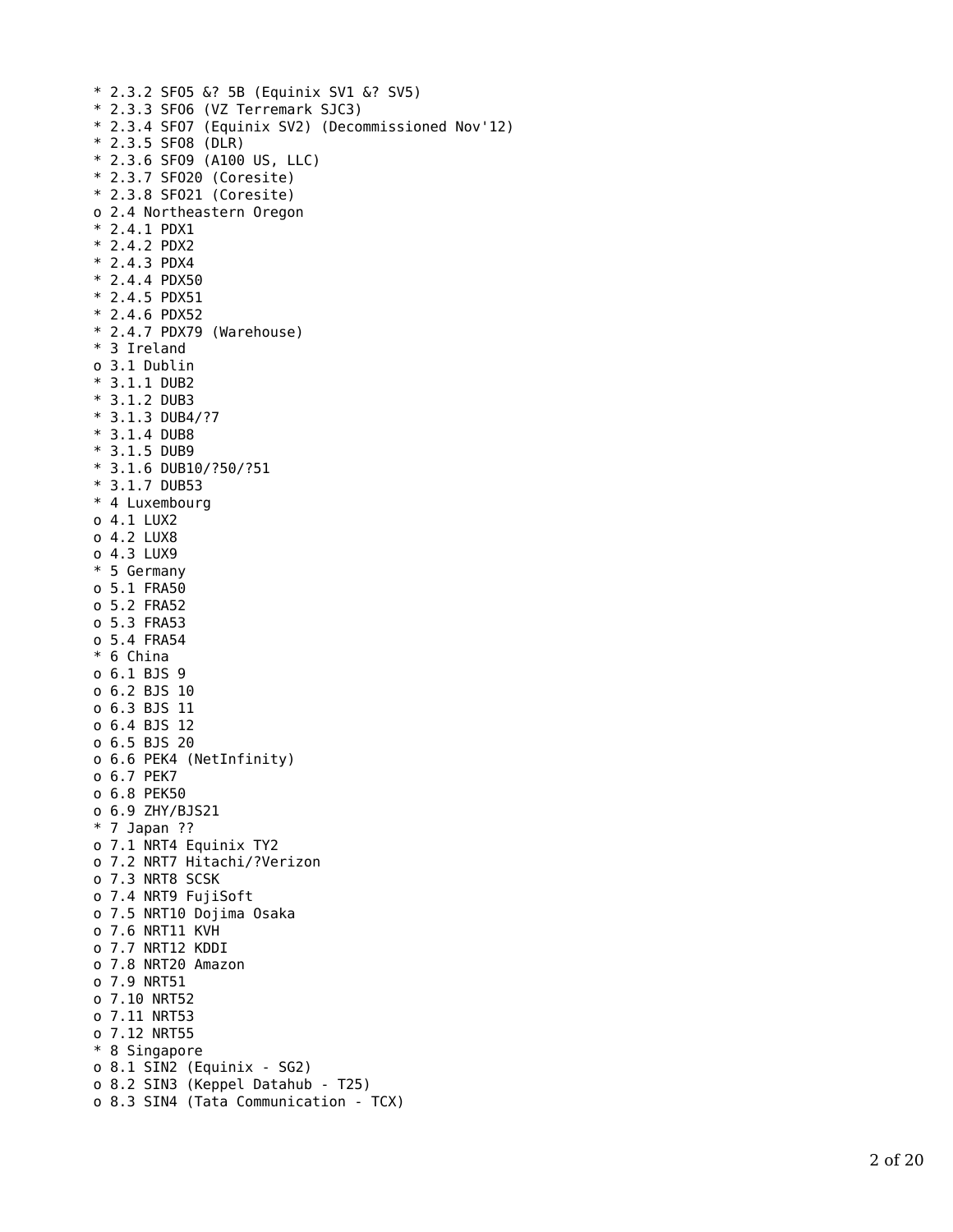```
o 8.4 SIN5 (Global Switch)
o 8.5 SIN50 (Equinix - SG2)
o 8.6 SIN51 (Keppel Datahub - T27)
* 9 Australia 
o 9.1 Sydney 
* 9.1.1 SYD1 (Equinix SY3)
* 9.1.2 SYD4 (Global Switch Ultimo)
* 9.1.3 SYD5 (Fujitsu WSDC)
* 9.1.4 SYD51
* 9.1.5 SYD52
* 9.1.6 SYD6 (Iseek-KDC GHDC)
* 9.1.7 SYD61 (NextDC S1)
* 9.1.8 SYD7 (Fujitsu SDC)
* 10 Brazil 
o 10.1 Sao Paulo 
* 10.1.1 GRU1 (Verizon Terremark NAPSAO)
* 10.1.2 GRU2 (Algar CPS)
* 10.1.3 GRU3 (TIVIT SP1)
* 10.1.4 GRU4 (Ascenty JD-1)
* 10.1.5 GRU50 (UOL DIVEO)
o 10.2 Rio de Janeiro 
* 10.2.1 GIG50 (TIVIT)
Data Center Regions 
There are five major regions that our data centers are deployed to:
US-EAST-1
US-WEST-1
EU-WEST-1
EU-CENTRAL-1
AP-NORTHEAST-1
AP-SOUTHEAST-1
United States 
�
Northern Virginia 
�
IAD1 (VDC) 
Contact: iad-logistics@amazon.com
4101A Westfax Dr.
Chantilly, VA 20151
Front Desk Number (Do Not Release this Number to anyone outside Amazon)
IAD1: Chantilly, VA: 703-251-9123 / 571-921-7881
IAD2 (Equinix DC2) 
Do not ship directly to this location without emailing iad-management@ first. Redirect 
shipment to IAD6.
- Exceptions are made under certain circumstances for DWDM. Tracking numbers need to be 
provided prior to the equipment showing up, or else Equinix WILL reject the shipment.
�
Contact: iad-logistics@amazon.com
21715 Filigree Court, Bldg F
Ashburn, VA 20147
IAD4 (Equinix DC7) 
Do not ship directly to this location without emailing iad-management@ first. Redirect 
shipment to IAD6.
- Exceptions are made under certain circumstances for DWDM. Tracking numbers need to be 
provided prior to the equipment showing up, or else Equinix WILL reject the shipment.
Contact: iad-logistics@amazon.com
PAIX
7990 Science Applications Court
```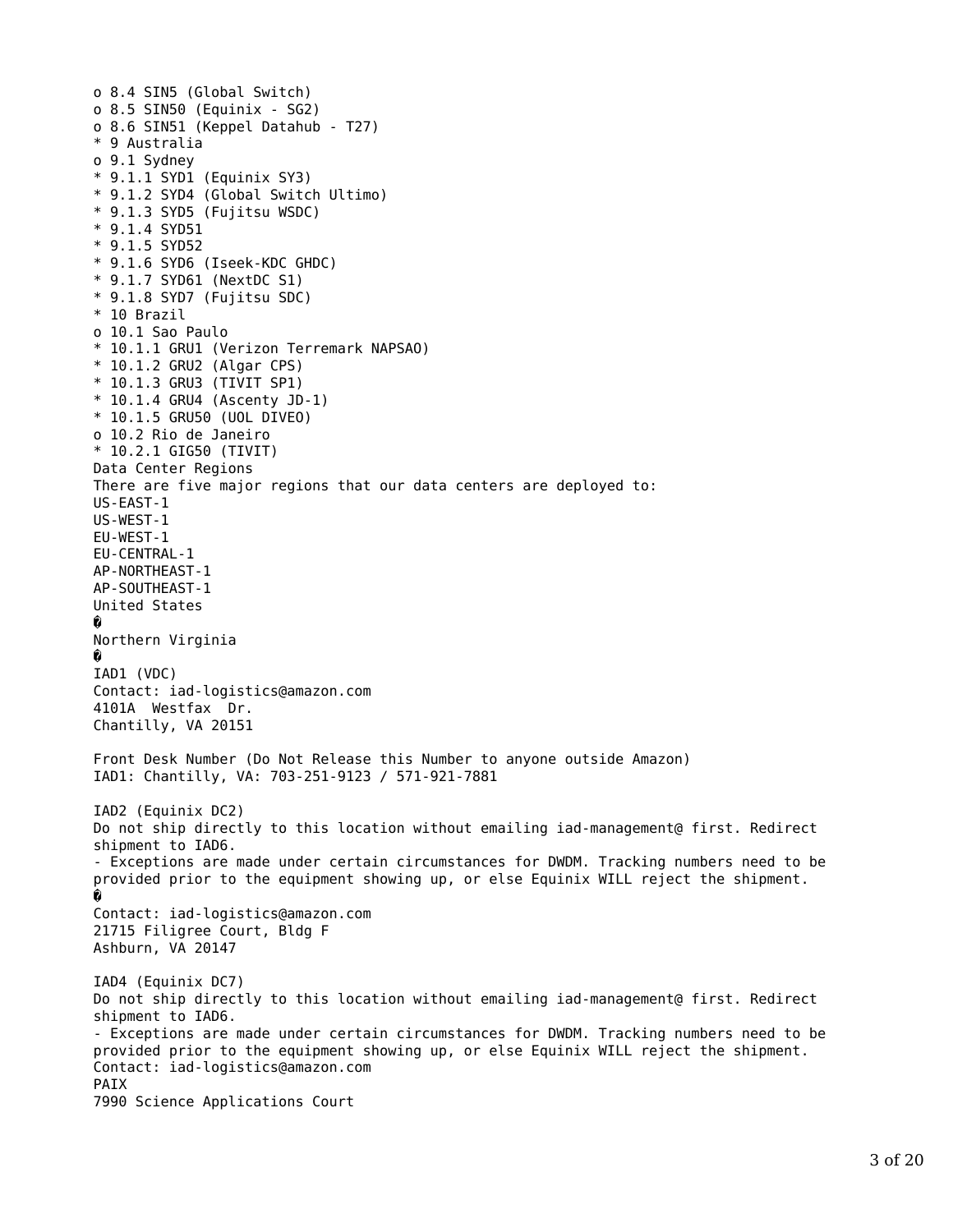Vienna, VA 22183 IAD5 (Verizon/MCI) \* This site has been deprecated Attention: Colocation u148464 Contact: iad-logistics@amazon.com M<sub>C</sub>I 21830 UUNET Way Ashburn, VA 20147 IAD6 (Loudoun Exchange) Contact: iad-logistics@amazon.com Amazon.com 43831 Devin Shafron Dr. Building C Ashburn, VA 20147 Front Desk Number (Do Not Release this Number to anyone outside Amazon) IAD6: Ashburn, VA: 703-251-9168 / 571-246-7287 IAD7 Contact: iad-logistics@amazon.com Amazon.com 7505 Mason King Ct. Manassas, VA 20109 IAD8 (An office, not a datacenter) 13461 Sunrise Valley Drive Suite 510 Herndon, VA 20171 IAD9 Contact: iad-logistics@amazon.com 4100 Westfax Dr. Chantilly, VA 20151 IAD10 Contact: iad-logistics@amazon.com 45360 West Severn Way Sterling, VA 20166 IAD11 Contact: iad-logistics@amazon.com 7510 Mason King Ct Manassas VA 20109 IAD12 Contact: iad-logistics@amazon.com 22630 Dulles Summit Court Sterling, VA 20166 IAD13 Contact: iad-logistics@amazon.com 43790 Devin Shafron Drive Ashburn, VA 20147 IAD14 Contact: iad-logistics@amazon.com 11801 Brewers Spring Road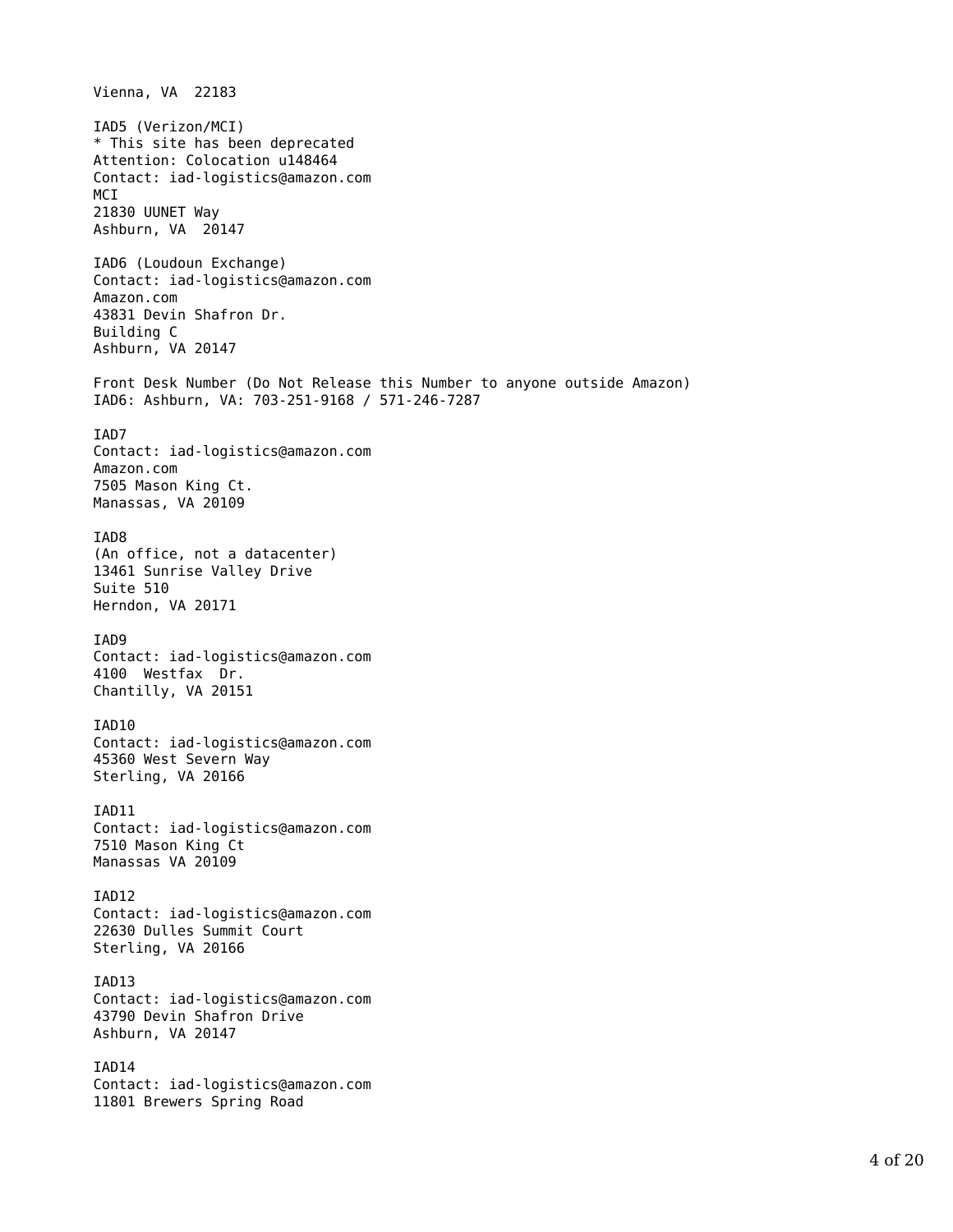Manassas, VA 20109 IAD15 Contact: iad-logistics@amazon.com 22631 Dulles Summit Court Sterling, VA 20166 IAD16 Contact: iad-logistics@amazon.com 22651 Dulles Summit Ct. Sterling, VA 20166 TAD<sub>21</sub> (An office, not a datacenter) 12900 Worldgate Drive Suite 800 Herndon, VA 20170 IAD22 Contact: iad-logistics@amazon.com 4155 Westfax Dr. Chantilly, VA 20151 IAD23 Contact: iad-logistics@amazon.com 43830 Devin Shafron Dr. Ashburn , VA 20147 IAD24 Contact: iad-logistics@amazon.com 7610 Mason King Ct. Manassas, VA 20109 IAD32 Contact: iad-logistics@amazon.com 1304 Squire Ct. Sterling, VA 20166 IAD50 Contact: iad-logistics@amazon.com 21271 Smith Switch Rd. Ashburn, VA 20147 IAD51 - Prologis building #9 Contact: iad-logistics@amazon.com 45220 Prologis Plaza, Sterling, VA 20166 IAD52 Contact: iad-logistics@amazon.com 11800 Brewers Spring Rd. Manassas, VA 20109 IAD53 (CoreSite) Do not ship directly to this location without emailing iad-management@ first. Redirect shipment to IAD6. Contact: iad-logistics@amazon.com 12100 Sunrise Valley Dr. Reston, VA 20191 If actually travelling to IAD53, a more useful address is: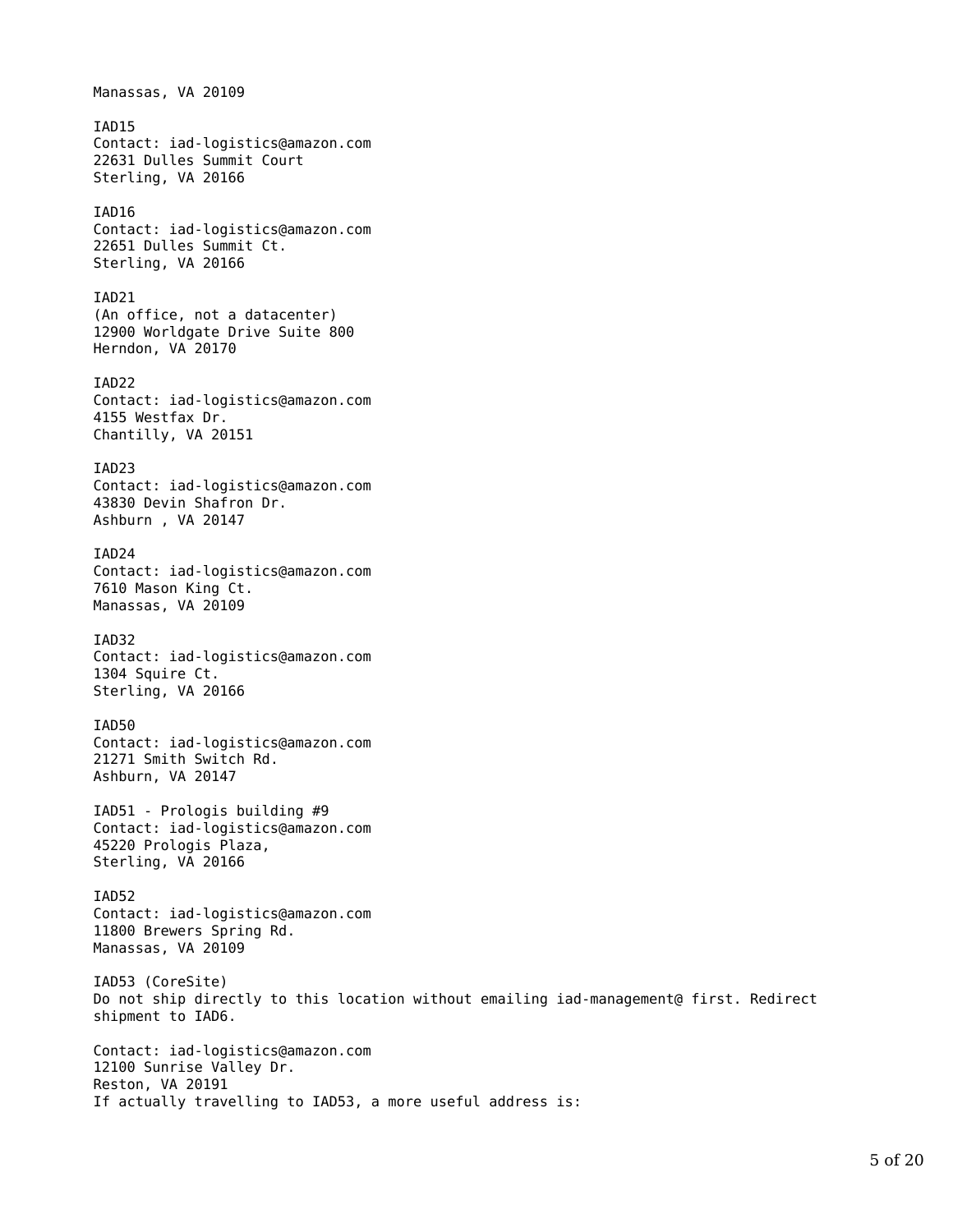8002 Edmund Halley Drive Reston, VA 20191 CoreSite's facility is on the left when you turn into the parking lot. IAD54 Contact: iad-logistics@amazon.com 43791 Devin Shafron Dr. Ashburn, VA 20147 IAD55 Contact: iad-logistics@amazon.com 15395 John Marshall Hwy Haymarket, VA 20169 IAD56 Contact: iad-logistics@amazon.com 45210 Prologis Plaza, Sterling, VA 20166 IAD57 - Prologis building 10 Contact: iad-logistics@amazon.com 22755 Relocation Drive Sterling, VA 20166 IAD58 22745 Relocation Drive, Sterling, VA 20166 IAD59 Contact: iad-logistics@amazon.com 7600 Doane Drive Manassas, VA 20109 IAD60 Contact: iad-logistics@amazon.com 21267 Smith Switch Rd Ashburn, VA 20147 IAD66 (Equinix DC11) Do not ship directly to this location without emailing iad-management@ first. Redirect shipment to IAD6. - Exceptions are made under certain circumstances for DWDM. Tracking numbers need to be provided prior to the equipment showing up, or else Equinix WILL reject the shipment. Contact: iad-logistics@amazon.com 21721 Filigree Court Ashburn, VA 20147 � IAD67 Do not ship directly to this location without emailing iad-management@ first. Contact: iad-logistics@amazon.com

## �

IAD69 (cyrusone) Do not ship directly to this location without emailing iad-management@ first. Contact: iad-logistics@amazon.com 21111 Ridgetop Circle Sterling, VA 20166

43940 Digital Loudoun Plaza, Ashburn VA 20147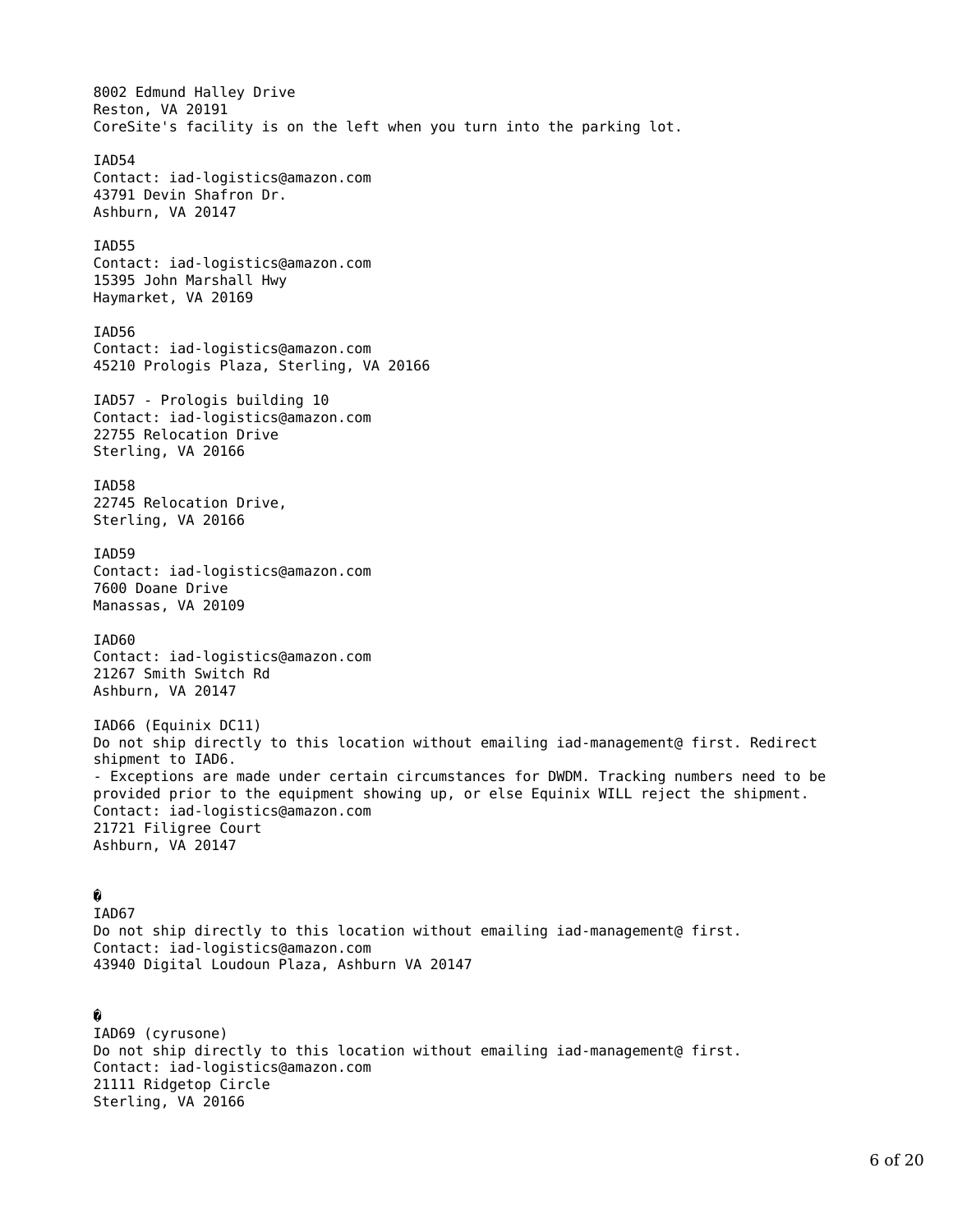Phone: 855 593 1045

�

IAD71 Do not ship directly to this location without emailing iad-management@ first. Contact: iad-logistics@amazon.com 21263 Smith Switch Rd. Ashburn VA 20147 IAD73 7060 Wellington Rd, Manassas, VA 20109 IAD74 7080 Wellington Rd, Manassas, VA 20109 IAD77 (COPT DC-6) This is a Hybrid Powered Shell AKA  $\hat{Q}$ Colo $\hat{Q}$ Building is managed by COPT Amazon is known as �Vandalay Industries� on badges and all correspondence with building manager Deliveries should be coordinated through: dc6security@copt.com Address: 9156 Hornbaker Rd, Manassas, VA 20109 Wiki on how to get access & Badges: https://w.amazon.com/index.php/IADInfraTPMTeam /IADBuilds/IAD77/badgeform � � Seattle � SEA3 (SAS) Contact: Tyler Hanna 1100 Second Avenue Basement Floor Security Office Seattle, WA 98101 SEA4 (Westin Building) Contact: Tyler Hanna Westin Building, downtown Seattle Note: DO NOT SHIP TO WESTIN DIRECTLY, USE SEA19 or SEA3 ADDRESS 2001 6th Avenue Seattle, WA SEA14 (Tukwila) Contact: Tyler Hanna 12301 Tukwila International Blvd. Tukwila, WA 98168 SEA15 (Tukwila) Contact: Tyler Hanna 3355 S 120th Pl Tukwila, WA 98168 SEA19 (Fisher Plaza) Contact: Tyler Hanna Fisher Plaza, downtown Seattle 100 4th Ave. N. Suite 420 Seattle, WA, 98109 SEA31 (Netriver)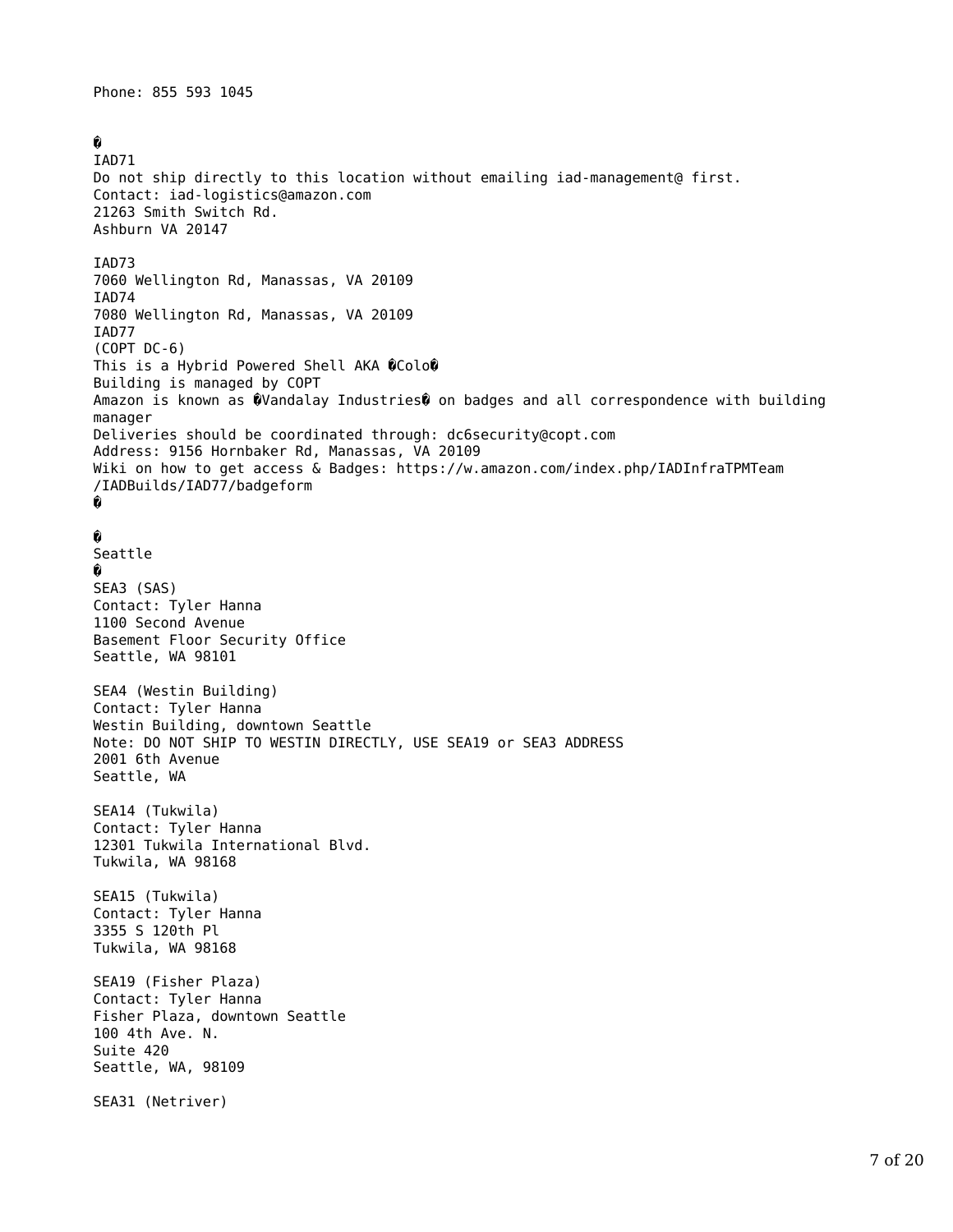Contact: Tyler Hanna 4200 194th St. SW. Suite 100 Lynnwood, WA, 98036 SEA32 (Seattle - Sodo) Contact: Tyler Hanna Amazon.com c/o Front Security Desk 1531 Utah Ave S Suite 500 - 206-679-7770 Seattle, WA 98134 SEA72 Colo: Digital Fortress Amazon.com 3101 Western Ave Seattle WA 98121 California Bay Area The SFO location brings in special tax concerns. Talk to Tax/Legal before acquiring hardware in these data centers. For shipping and all SFO cluster information: https:/?/?datacenters.amazon.com/?twiki /?bin/?view/?Datacenters/?SFOCluster SFO4 (Equinix SV8) Equinix (SV8) C/O A100 US LLC. 529 Bryant St Palo Alto, CA 94301 Phone: +1 650-752-2990 For shipping and all SFO cluster information: https:/?/?datacenters.amazon.com/?twiki /?bin/?view/?Datacenters/?SFOCluster SFO5 & 5B (Equinix SV1 & SV5) Equinix (SV1) C/O A100 US LLC. 11 Great Oaks, Blvd San Jose, CA 95123 For shipping and all SFO cluster information: https:/?/?datacenters.amazon.com/?twiki /?bin/?view/?Datacenters/?SFOCluster SFO6 (VZ Terremark SJC3) Terremark Inc. NAP West C/O A100 US LLC. 3000 Corvin Drive Santa Clara, CA 95051-0723 Attn: Chris Ballard For shipping and all SFO cluster information: https:/?/?datacenters.amazon.com/?twiki /?bin/?view/?Datacenters/?SFOCluster SFO7 (Equinix SV2) (Decommissioned Nov'12) Equinix (SV2) C/O A100 US LLC. 1350 Duane Ave Santa Clara, CA 95054 For shipping and all SFO cluster information: https:/?/?datacenters.amazon.com/?twiki /?bin/?view/?Datacenters/?SFOCluster SFO8 (DLR) Digital Realty Trust C/O A100 US LLC. 200 Paul Ave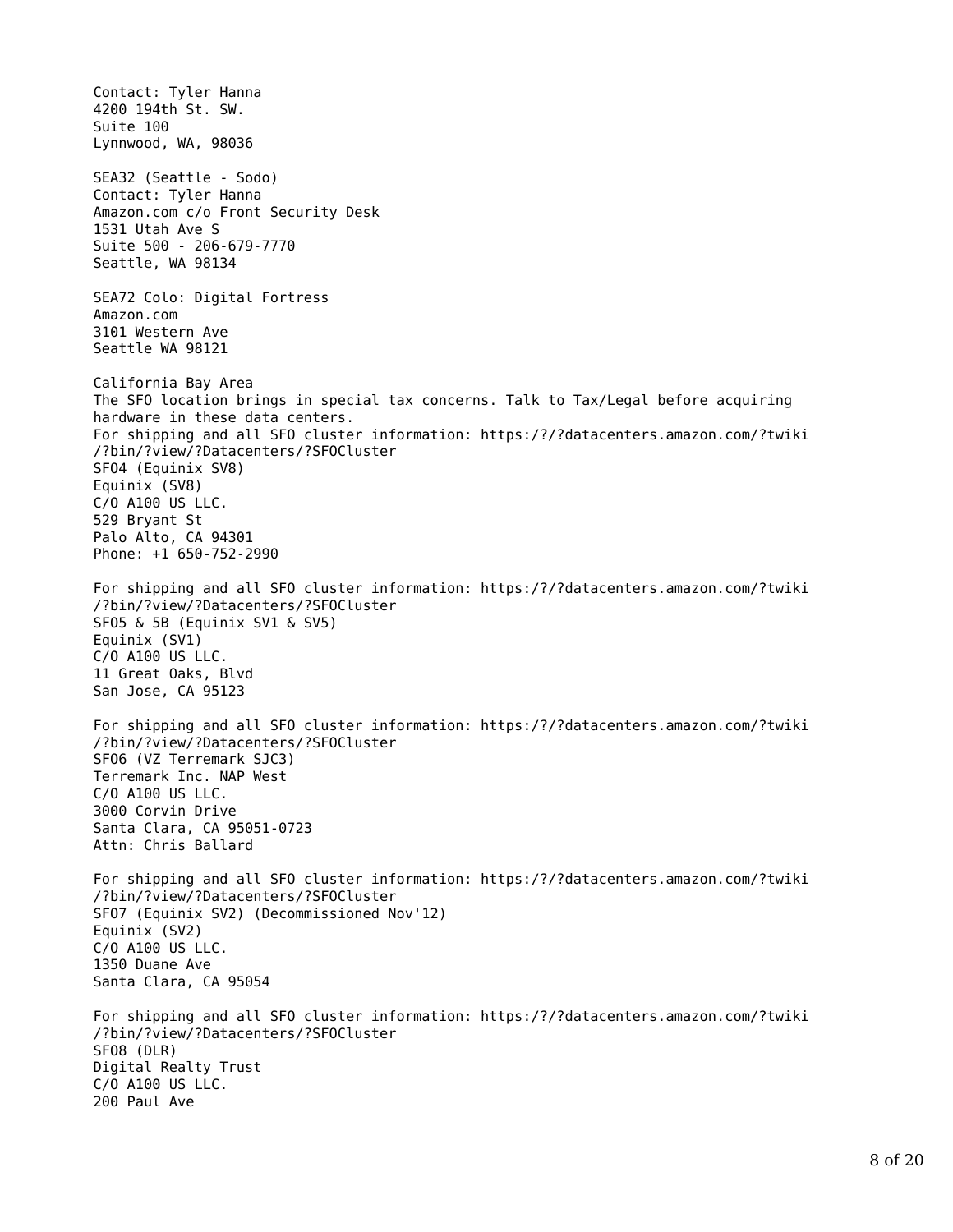Suite 402 (4th Floor) San Francisco, CA For shipping and all SFO cluster information: https:/?/?datacenters.amazon.com/?twiki /?bin/?view/?Datacenters/?SFOCluster SFO9 (A100 US, LLC) A100 US LLC. 26464 Corporate Ave. Hayward, CA 94545 For shipping and all SFO cluster information: https:/?/?datacenters.amazon.com/?twiki /?bin/?view/?Datacenters/?SFOCluster SFO20 (Coresite) Coresite CO A100 US LLC 2972 Stender Way Santa Clara, CA 95051 This site requires a BSR ticket created with Coresite for receiving shipments. For shipping and all SFO cluster information: https:/?/?datacenters.amazon.com/?twiki /?bin/?view/?Datacenters/?SFOCluster SFO21 (Coresite) Coresite CO A100 US LLC 2950 Stender Way Santa Clara, CA 95054 This site requires a BSR ticket created with Coresite for receiving shipments. For shipping and all SFO cluster information: https:/?/?datacenters.amazon.com/?twiki /?bin/?view/?Datacenters/?SFOCluster Northeastern Oregon � PDX1 Operations Manager: Charlie Hodges; Data Center Management: Todd Milev; DCEO Management: Ronnie Brock; Logistics Management: Larry Walter, Greg Moitozo VaData Inc. 73575 Lewis and Clark Drive (PO BOX 1359,Boardman,OR 97818 for US Mail) Boardman, OR 97818 PDX2 Operations Manager: Charlie Hodges; Data Center Management: Todd Milev; DCEO Management: Ronnie Brock; Logistics Management: Larry Walter, Greg Moitozo VaData Inc. 2400 Beach Access Road Umatilla, OR 97882 PDX4 Operations Manager: Charlie Hodges; Data Center Management: Richard Laing; DCEO Management: James Reid; Logistics Management: Greg Moitozo VaData Inc. 79539 Rippee Road (PO BOX 1359,Boardman,OR 97818 for US Mail) Boardman, OR 97818 PDX50 Operations Manager: Charlie Hodges; Data Center Management: Todd Milev; DCEO Management: Ronnie Brock; Logistics Management: Larry Walter, Greg Moitozo VaData Inc. 73577 Lewis and Clark Drive (PO BOX 1359,Boardman,OR 97818 for US Mail) Boardman, OR 97818

PDX51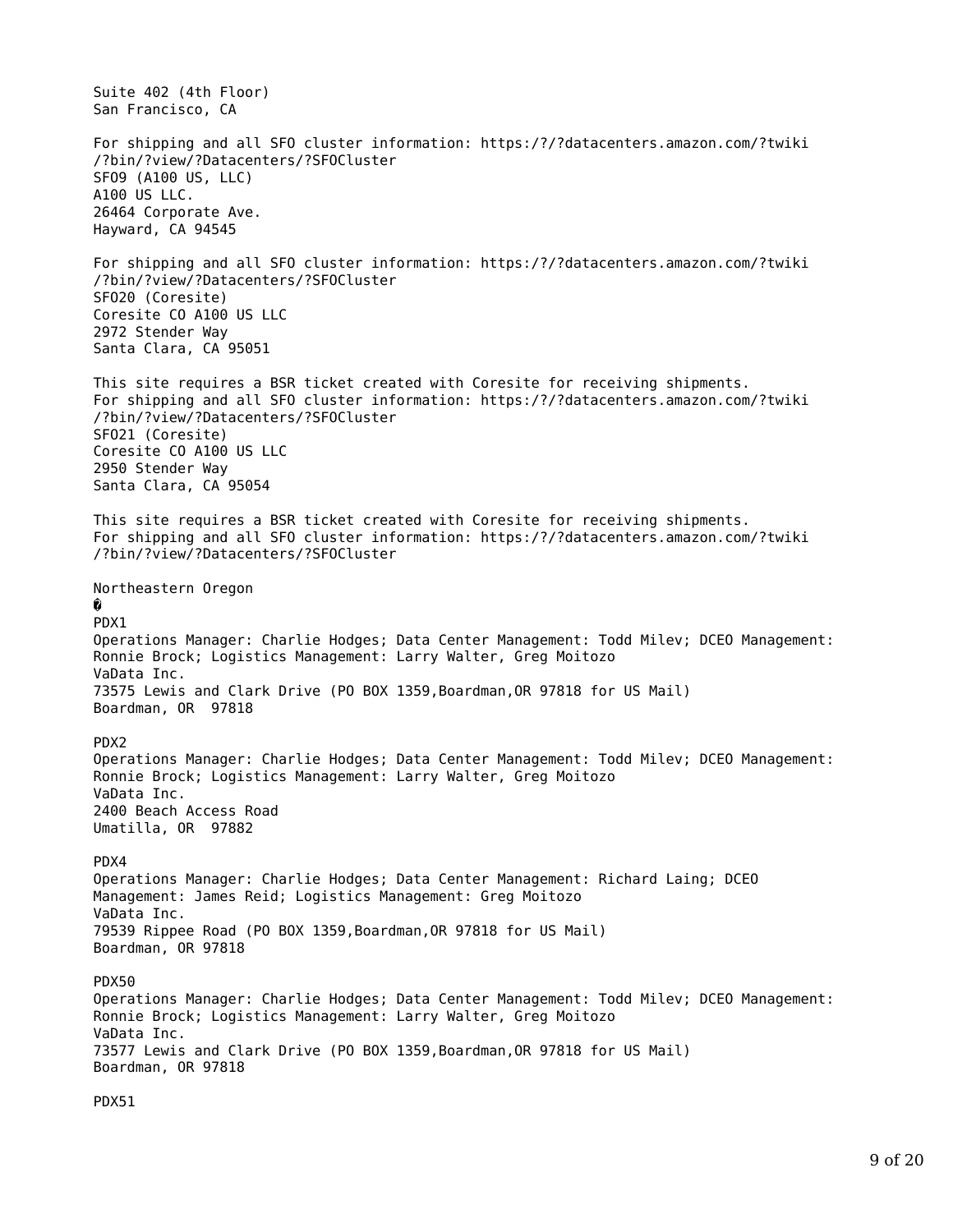Operations Manager: Charlie Hodges; Data Center Management: Todd Milev; DCEO Management: Ronnie Brock; Logistics Management: Larry Walter, Greg Moitozo VaData Inc. 3200 Beach Access Road Umatilla, OR 97882 PDX52 Operations Manager: Charlie Hodges; Data Center Management: James Wood; DCEO Management: Dietrich Enkey; Logistics Management: Greg Moitozo VaData Inc. 79536 Rippee Road (PO BOX 1359,Boardman,OR 97818 for US Mail) Boardman, OR 97818 PDX79 (Warehouse) Operations Manager: Charlie Hodges; Data Center Management: Richard Laing; DCEO Management: Bruce Hurley; Logistics Management: Greg Moitozo VaData Inc. 73075 LEWIS & CLARK DRIVE (PO BOX 1359,Boardman,OR 97818 for US Mail) Boardman, OR 97818 Ireland � Dublin � DUB2 Contact: DCO dub2-data-tech@, oncall, manager: Harpreet Singh Sandhi (sandhi@) Amazon Data Services Ltd. Citadel 100 Building 4033 Citywest Avenue Citywest Business Campus (Saggart, County Dublin) Dublin 24 Ireland Phone: +353 1 657 3022 Fax: +353 1 657 3057 DUB3 Contact: DCO dub3-data-tech@, oncall, manager: Padraig Lynch (padraigl@) Note: For RMA deliveries, contact DCO oncall and/or DUB logistics (dub-logistics@) to ensure the package can be received on-site. Amazon Data Services Ltd. Unit9 Servecentric, Blanchardstown Corporate Park (Blanchardstown) Dublin 15 Ireland Phone: +353 1 657 3033 Fax: +353 1 657 3037 DUB4/7 Contact: DCO dub4-data-tech@, oncall, manager: Gareth Campling (campling@) Amazon Data Services Ltd. International Exchange Centre Clonshaugh Industrial Estate Dublin 17 Ireland Phone: +353 1 657 3044 Fax: +353 1 657 3047

DUB8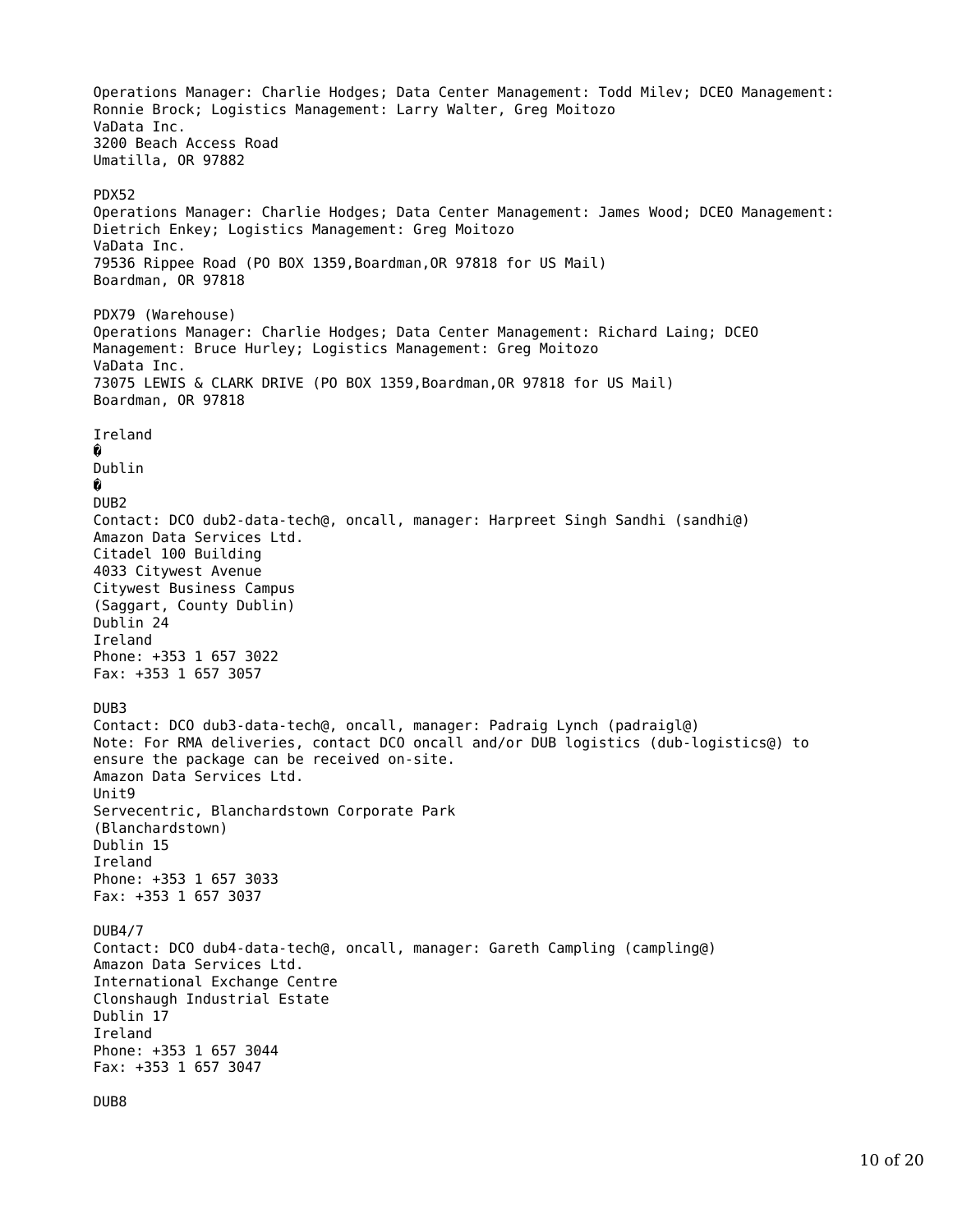Contact: DCO dub8-data-tech@, oncall, manager: Padraig Lynch (padraigl@) Address: Amazon Data Service Ireland Ltd. Hexagon building Blanchardstown Bus & Tech Snugborough Road Dublin 15 Ireland GPS: 53�24'12.9"N 6�21'44.0"W DUB9 Contact: DCO dub9-data-tech@, oncall, manager: Harpreet Singh Sandhi (sandhi@) Address: Amazon Data Service Ireland Ltd. 30A Greenhills road Tallaght Dublin 24 Ireland Phone: +353 1 657 3099 GPS: 53�17'40.4"N 6�21'00.4"W 53.294564, -6.350110 DUB10/50/51 Contact: DCO dub10-data-tech@, oncall, manager: Gareth Campling (campling@) Address: Amazon Data Services Ltd. Unit AF1 Clonshaugh Industrial Estate Dublin 17 Ireland Phone: +353 1 657 3044 Fax: +353 1 657 3047 GPS: 53�24'00.8"N 6�13'10.1"W 53.400222, -6.219484 DUB53 Contact: DCO dub9-data-tech@, oncall, manager: Claire O'Sullivan (claireos@) Address: Amazon Data Service Ireland Ltd. Unit D, Hibernian Insurance Industrial Estate, Greenhills Road Tallaght, Dublin 24, D24 HY58 Ireland Phone: GPS: 53�17'47.1"N 6�21'04.6"W 53.296414, -6.351279 Luxembourg DataCenter Operations: Michal Sterczewski michals@ and Miguel Oliveira coolivei@ � LUX2 Amazon EU Sarl c/o SES ASTRA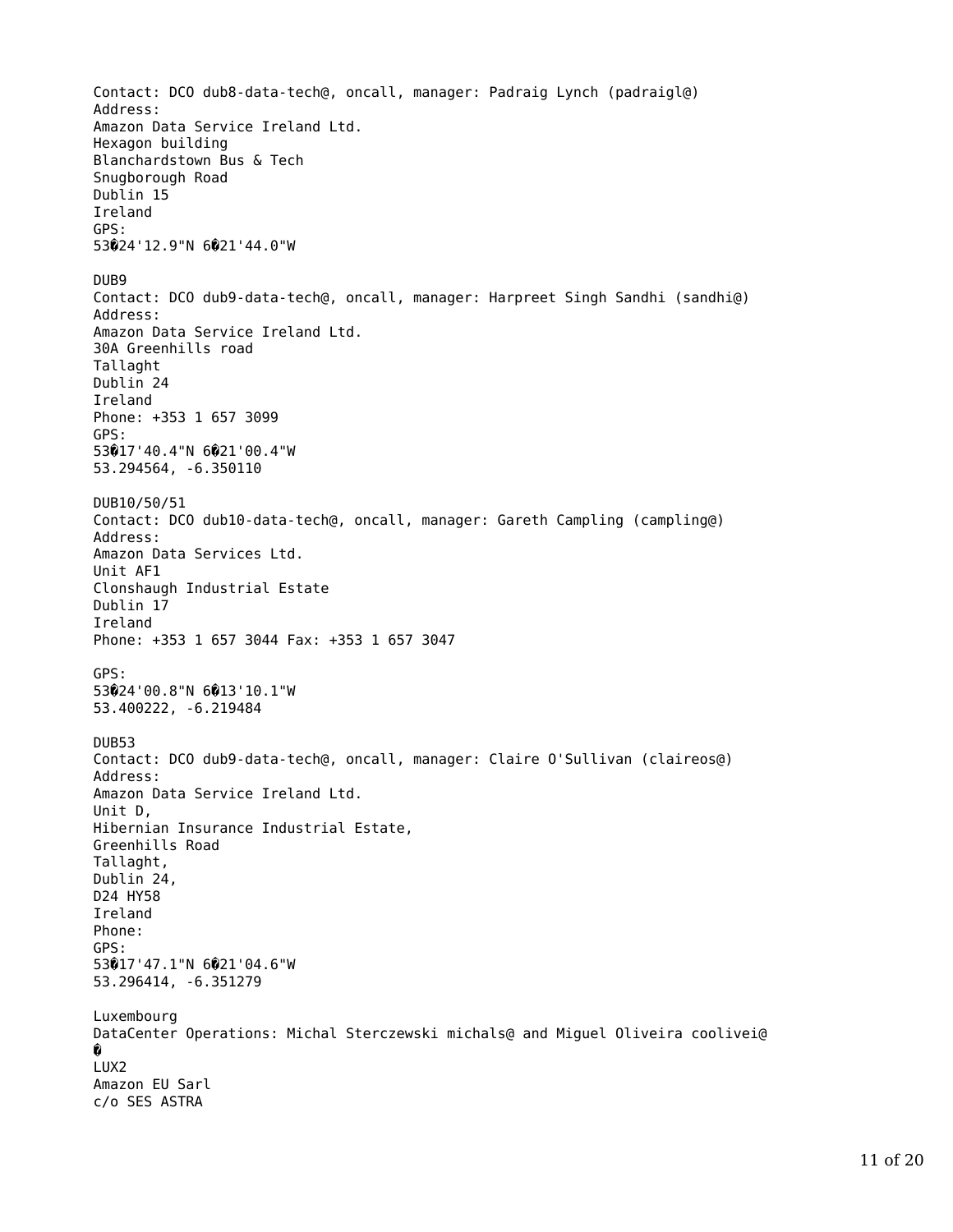L-6915 Chateau de Betzdorf Luxembourg LUX8 Amazon EU Sarl c/o Ebrc Resilience Centre South (RCS) 210, Rue de Noertzange L-3670 Kayl Luxembourg LUX9 Amazon EU Sarl c/o European Data Hub 12D, Impasse Drosbach Cloche d�Or L-1882 Luxembourg Germany InfraOps Manager - Holger Gross - holgerg@ DataCenter Manager - Madhu Sridharan - mssridha@ DC Logistics Manager - Joseph Andrews - andrjose@ Regional Security Manager - Florian Kastl - floriak@ Datacenter Operations Manager - Zan Kosoff - zkkosoff@ FRA50 A100 ROW GmbH C/O Equinix Kleyerstrasse 88-90, Frankfurt am Main 60326, Germany FRA52 A100 ROW GmbH, C/O Interxion Weismullerstrasse 25, Frankfurt am Main 60314, Germany FRA53 A100 ROW GmbH, C/O E-shelter Karl Landsteiner Ring 4, Russelsheim 65428, Germany FRA54 A100 ROW GmbH, C/O E-shelter Eschborner Landstrasse 100, Frankfurt am Main 60489, Germany China BJS 9 Please do not send anything to this site without notify bjs-shipments@, this is unmanned site. 153011465910000 ZhongGuanCun Hi-tech Zone Block, Beijing Light-Machinery-Electricity Industrial Area, Tongzhou District,� Beijing, China 101111 ??????????????????????????????21? � � BJS 10 5th floor, Dexin Building(D2 Building), A10 North Jiuxianqiao Road, Chaoyang District,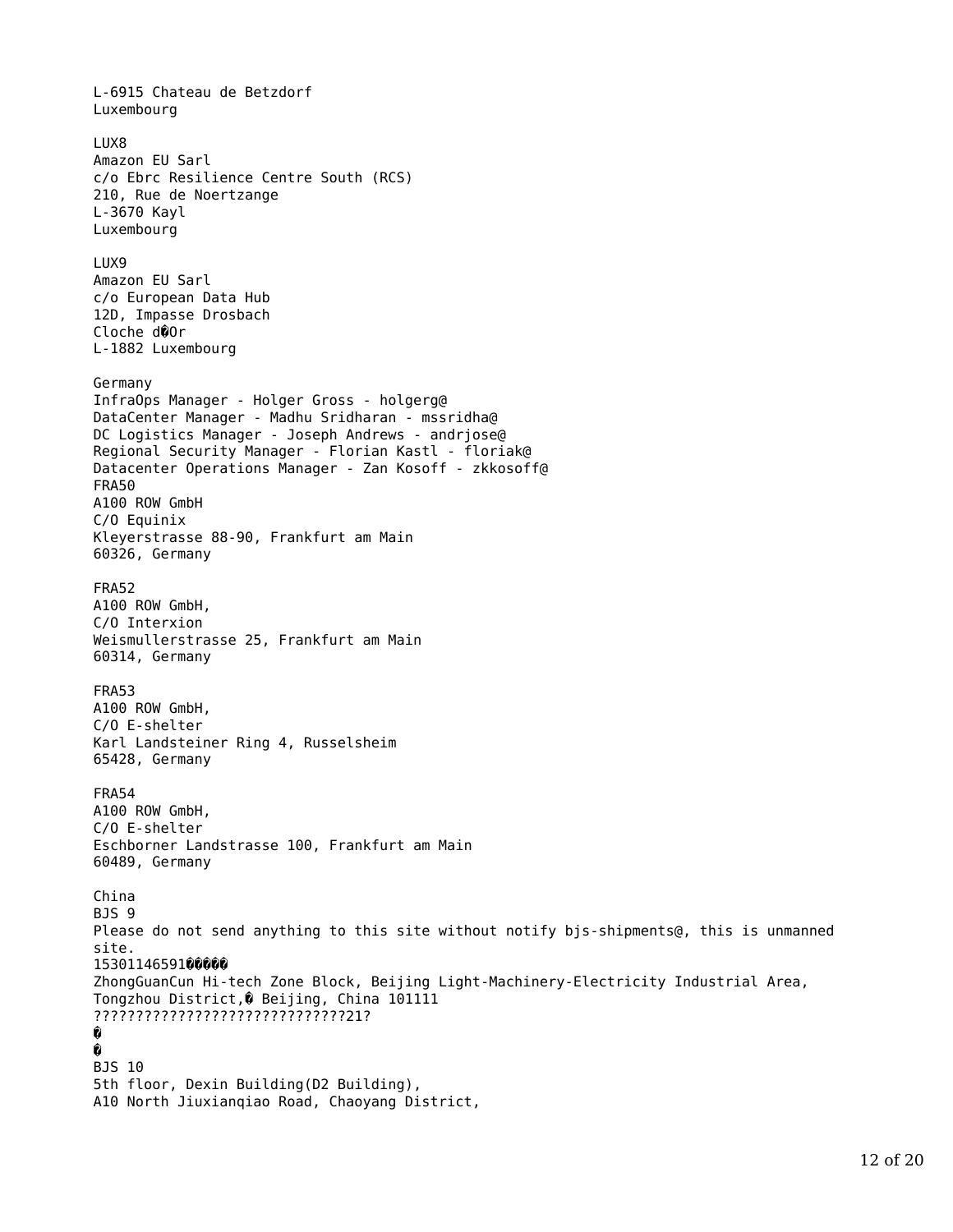Beijing, China, 100015 Phone: + 86 18611464091(Hotline) BJS 11 Amazon, Guanghuan Cloud Valley, Chuangyigu Rd, Yanshun Rd,Yanjiao, Langfang, Hebei, 065201, China Phone: + 86 183-3065-4171(Hotline) BJS 12 15301146591**00000** No.2 Xinghai� st. 1 , South District, Beijing Economic-Technological Development Area, Beijing, China, 100176 ??????????????????? BJS20 131316338490000 0 1 Lou Zhuang Road, Langfang, Hebei province, China ?????????1? � ZHY53/BJS21 1819551147400000 No.2, East Central Avenue, Shapotou DistrictZhongwei,NingxiaChina ???????????????????002? � PEK4 (NetInfinity) Contact: Mauro D. Sauco Level P3, Tower E1, The Towers, Oriental Plaza No1,East Chang'An Ave.Dong Cheng District Beijing, 100738 China Phone: + 86 136-1130-4341(Hotline) PEK7 6th Floor, Dexin Building, A10 JiuXianQiao North Road, Chaoyang District, Beijing, 100015, China Phone: + 86 136-1130-4342(Hotline) PEK50 Amazon, Guanghuan Cloud Valley, Chuangyigu Rd, Yanshun Rd,Yanjiao, Langfang, Hebei, 065201, China Phone: + 86 189-3262-7942(Hotline) � � Japan ?? � NRT4 Equinix TY2 Contact: nrt-rs-datatech@amazon.com Equinix Systems KK, TY2 IBX Center 3-8-21 Higashi Shinagawa, Shinagawa-ku Tokyo, Japan 104-002 Atte: ADSJ ? 140-002 ?????????3-8-21 ?????? ?????????????? TY2 IBX Center ? Atte: ???????????????????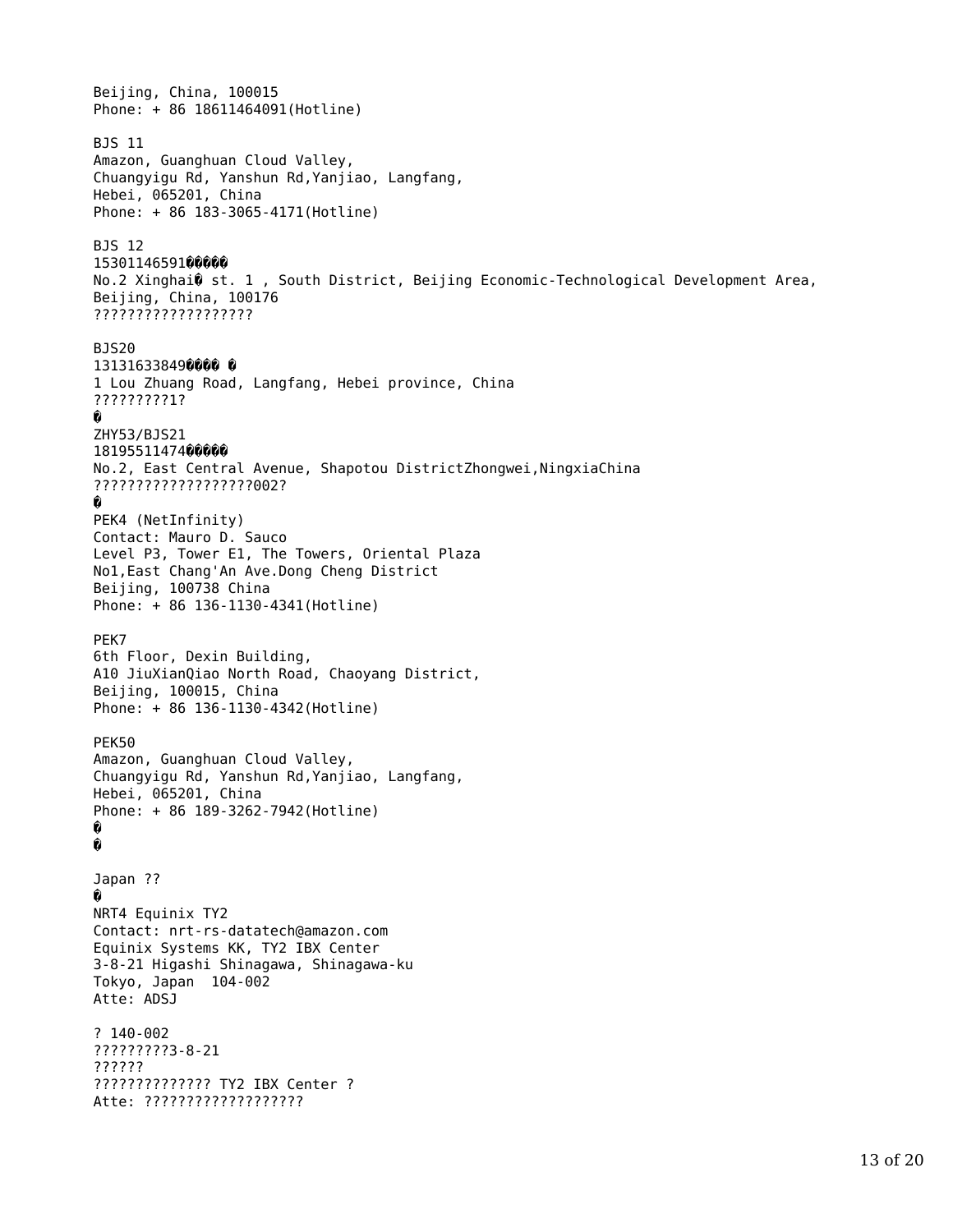NRT7 Hitachi/Verizon Contact nrt7-datatech@amazon.com Systems Plaza Yokohama 1-2-10 Isogo, Isogo-ku Yokohama, Kanagawa-ken, Japan 235-0016 24/7 phone: +81-80-5934-7911 (24/7) Atte: ADSJ ? 235-0016 ????????????1-2-10 ?????????? 24/7 ??: +81-80-5934-7911 Atte: ??????????????????? As this is a COLO site to avoid mistakes, every RMA delivery should be notified to DCO on arrival time via site phone, and part handed off to DCO staff. NRT8 SCSK Contact: nrt11-datatech@amazon.com SCSK DC 2-6-1 Otsuka, Inzai City Chiba, Japan 270-1352 Atte: ADSJ +81-80-5934-7912 (24/7) ? 270-1352 ????????2-6-1 ??SCSK-DC? Atte: ??????????????????? NRT9 FujiSoft This site is closed � NRT10 Dojima Osaka This site is closed � NRT11 KVH� NRT11 Colt Contact:nrt11-datatech@amazon.com Inzai Building 2-3 Otsuka Inzai City Chiba, Japan 270-1352 Atte: ADSJ Contact phone: +81-80-5934-7912 (24/7) ?270-1352 ????????2-3 ???? Atte: �??????????????????? � � NRT12 KDDI Contact: nrt12-datatech@amazon.com KDDI 4th Tama Network Center Bldg 3-2 Karakida Tama, Tokyo, 206-0035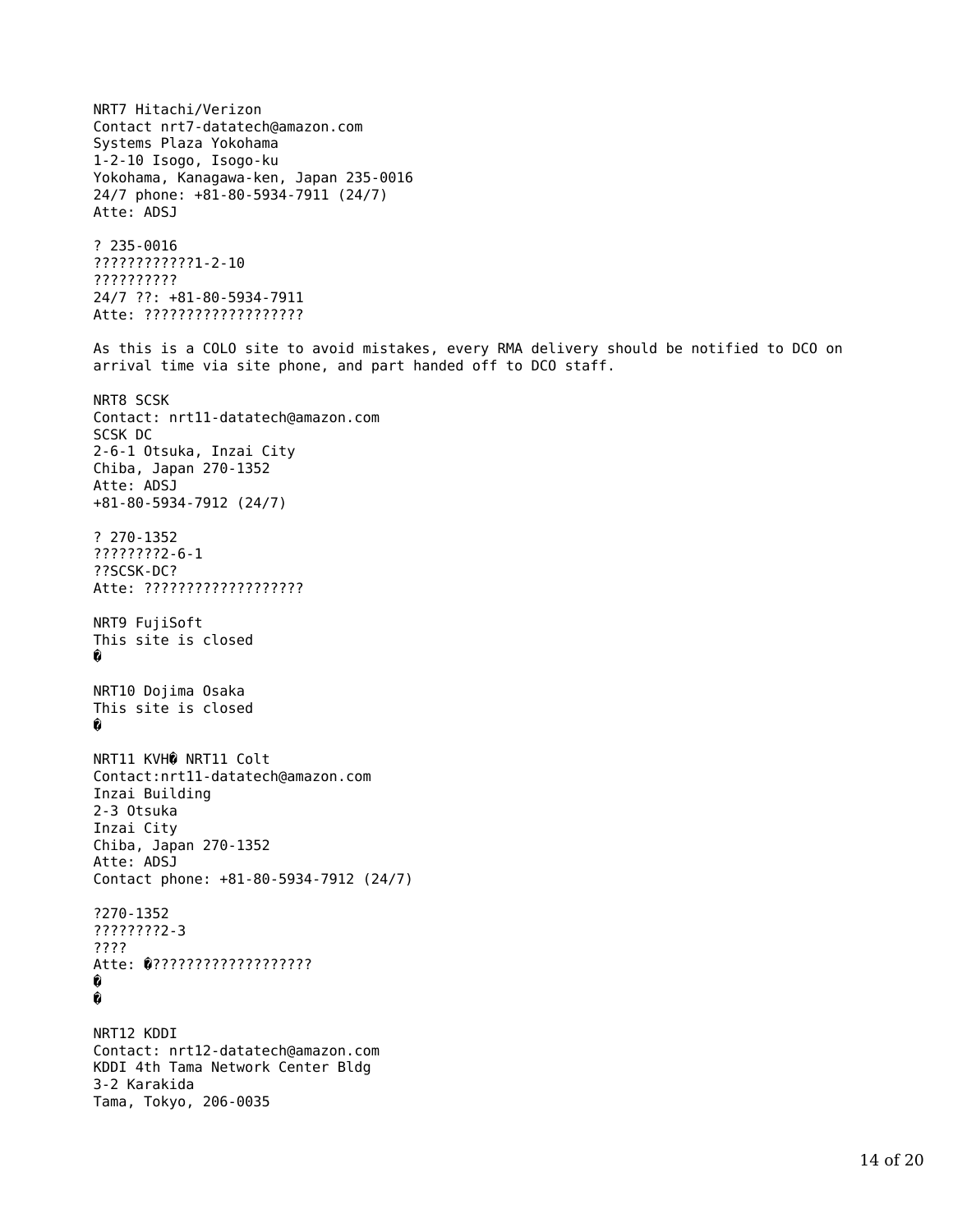```
+81-80-5934-7913 (24/7)
Atte: ADSJ
---In Japanese---
?206-0035
?????????3-2
KDDI???4??????????
24/7 ??: +81-80-5934-7913
NRT20 Amazon 
* Contact: nrt20-datatech@amazon.com (DCO) 
* Contact: nrt20-opseng@amazon.com (DCEO)
* Contact: nrt20-guardforce@amazon.com (Security)
* Contact phone: +81-476-77-1115 (24/7, Security)
Phone: +81 80 90453067 (24/7)
Address:
Inzai Technology Building,
2-101-14 Izumino, Inzai,
Chiba 270-1360, JAPAN
(In Japanese)
?270-1360
????????2-101-14
??????????????
NRT51 Equinix OS1
Contact: nrt-rs-datatech@amazon.com �
?Nishi-Shinsaibashi Bldg. 8F
1-26-1, Shin-machi,, Nishi-ku
Osaka-city, Osaka, Japan 550-0013 �
??550-0013
??????????1-26-1
?????? 8F �<br>Q
NRT52 KDDI Osaka
Contact: nrt-rs-datatech@amazon.com �
Telehouse Osaka Chuo Data Center KDDI Osaka Bldg
2-2-72 Shiromi, Chuo-ku
Osaka-city, Osaka, Japan 540-0001 �
?540-0001
????????2-2-72
KDDI?????TELEHOUSE ??????????? �<br>��
NRT53 Equinix TY3
Contact: nrt-rs-datatech@amazon.com �
Equinix TY3-IBX Data Center
1-9-20 Edagawa
Koto-ku, Tokyo, Japan 135-0051 �
??135-0051
????????1-9-20
?????????????? TY3 IBX Center �
```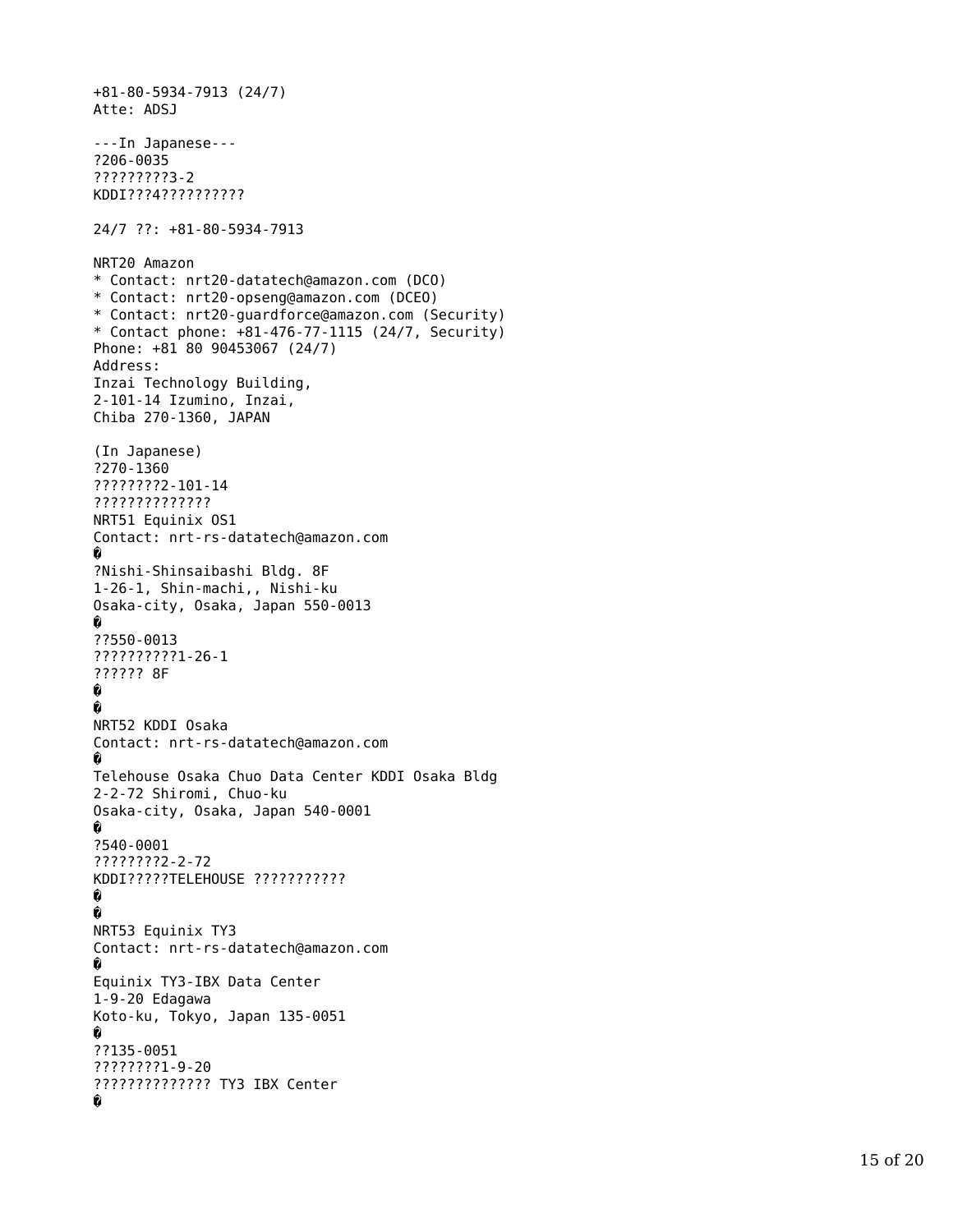```
�
NRT55 Canon/Colt
Contact: nrt-rs-datatech@amazon.com �
?Canon IT Nishi Tokyo Data Center?
3-5-33 Mukodai-cho
Nishi Tokyo-city, Tokyo, Japan 188-0013 �
??188-0013
??????????3-5-33
???????????????? �
Singapore �
SIN2 (Equinix - SG2) 
Contact:
* Mr. Hazizi Kadir - kadirm@ (DCO)
Contact Number:
* +65-91265917FAO:
Amazon Asia-Pacific Resources Pte Ltd
C/O Equinix Pacific Pte Ltd (SIN2)
15 Pioneer Walk, Level 4
Singapore 627753
SIN3 (Keppel Datahub - T25) 
Contact:
* Mr. Gaurav Wadhwani - gauraw@ (DCO)
Contact Number:
* +65-9109 7712
FAO:
Amazon Asia-Pacific Resources Pte Ltd
C/O Keppel Datahub Pte Ltd (SIN3)
25 Tampines Street 92
Singapore 528877
SIN4 (Tata Communication - TCX) 
Contact:
* Mr. Raja Rajaram - rajaramr@ (DCO)
Contact Number:
* +65-9241 0226
FAO:
Amazon Asia-Pacific Resources Pte Ltd
C/O Tata Communication International Pte Ltd (SIN4)
35 Tai Seng Street
Singapore 534103
SIN5 (Global Switch) 
Contact:
* Mr. Raja Rajaram - rajaramr@ (DCO)
Contact Number:
* +65-9241 0226
FAO:
Amazon Asia-Pacific Resources Pte Ltd
C/O Tata Communication International Pte Ltd (SIN5)
2 Tai Seng Avenue
7th Floor
Singapore 534408
```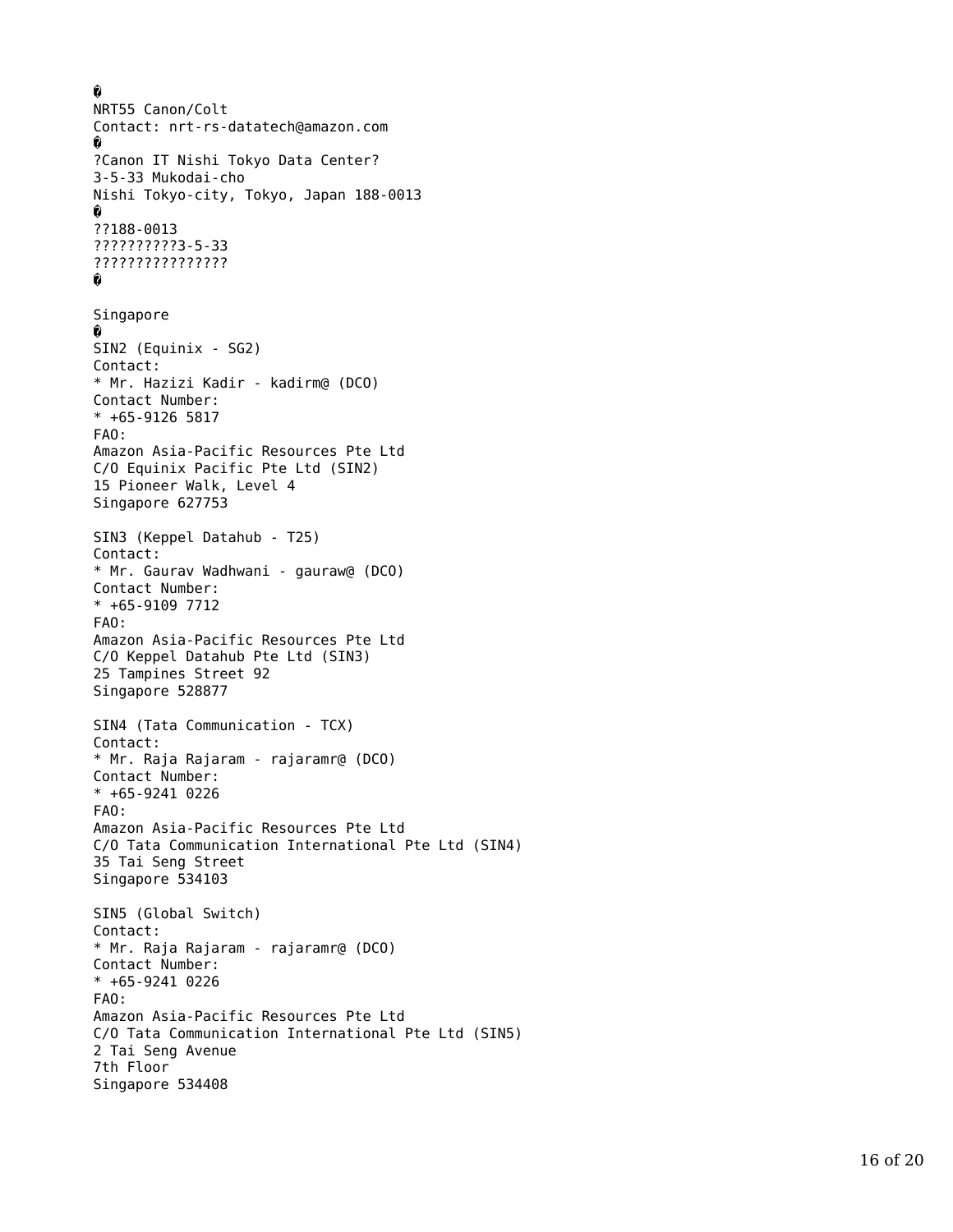SIN50 (Equinix - SG2) Contact: \* Mr. Hazizi Kadir - kadirm@ (DCO) Contact Number:  $* +65-91265917$ FAO: Amazon Asia-Pacific Resources Pte Ltd C/O Equinix Pacific Pte Ltd (SIN50) 15 Pioneer Walk, Level 4 Singapore 627753 SIN51 (Keppel Datahub - T27) Contact: \* Mr. Gaurav Wadhwani - gauraw@ (DCO) Contact Number: \* +65-9109 7712 FAO: Amazon Asia-Pacific Resources Pte Ltd C/O Keppel Datahub Pte Ltd (SIN51) 27 Tampines Street 92 Singapore 528878 Australia � Sydney � SYD1 (Equinix SY3) Contact: SYD1 DCT Contact Number: +61 2 9636 0460 (SYD6) FAO: AARP-SYD1 DCT C/O Equinix Australia 47 Bourke Rd Alexandria NSW 2015 Australia SYD4 (Global Switch Ultimo) Contact: SYD4 DCT Contact Number: +61 2 9636 0460 (SYD6) FAO: SYD4 DCT C/O Global Switch 400 Harris St Ultimo NSW 2007 Australia SYD5 (Fujitsu WSDC) Contact: Krzysztof Budzynski Contact Number: +61 409 274 777 FAO: Krzysztof Budzynski C/O Fujitsu Australia 6 Bellevue Circuit Pemulwuy NSW 2145 Australia SYD51 Contact: Alex Probst Contact Number: +61 427 324 577 FAO: Alex Probst 1 William Dean Street Eastern Creek NSW 2766 Australia SYD52 Contact: Alex Probst Contact Number: +61 427 324 577 FAO: SYD52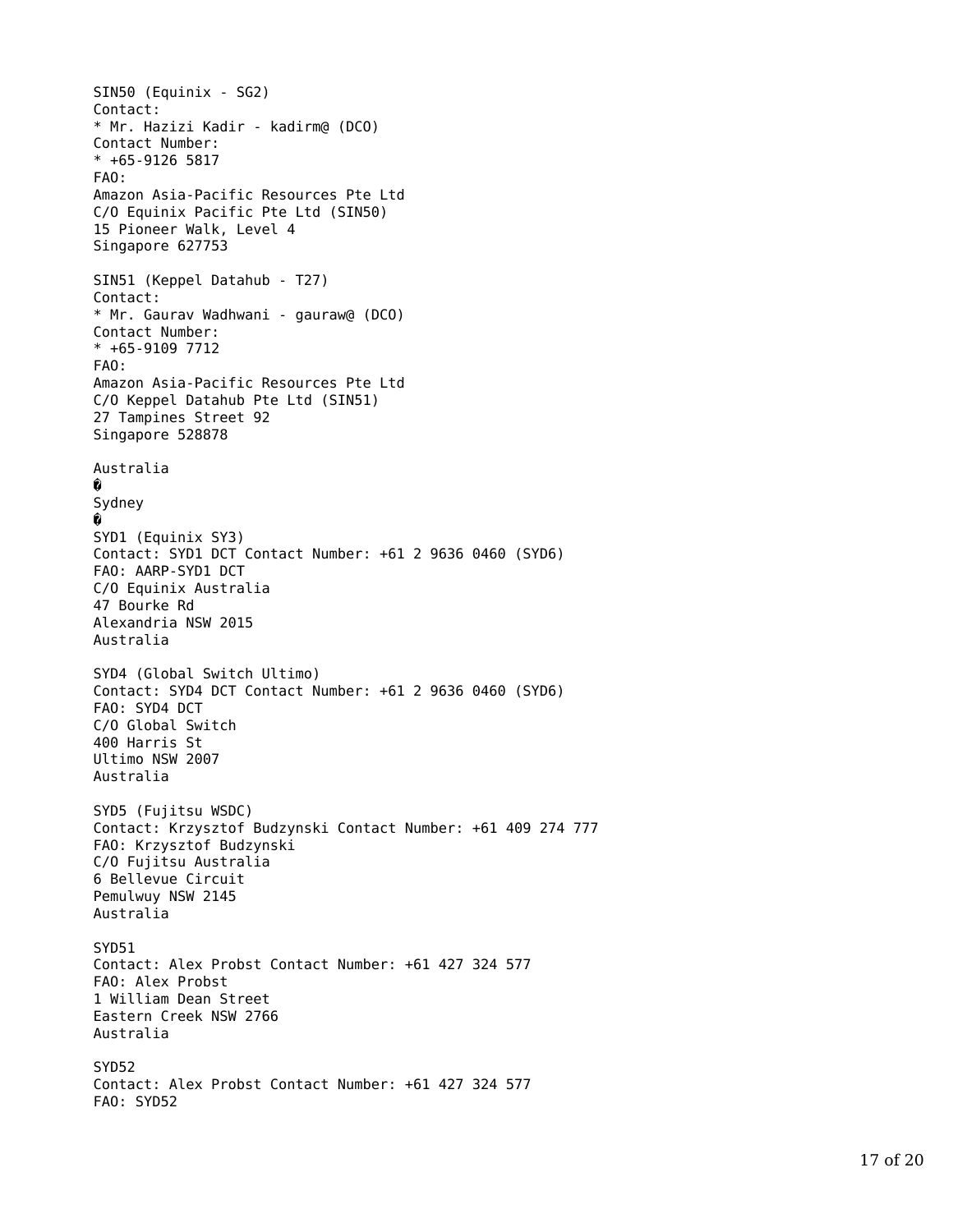42A Bluett Drive Smeaton Grange, NSW 2567 Australia SYD6 (Iseek-KDC GHDC) Contact: SYD6 DCT Contact Number: +61 (0)2 9636 0460 FAO: SYD6 DCT C/O Securus Australia 5 Broadcast Way (South Gate) Artarmon NSW 2064 Australia SYD61 (NextDC S1) Contact: SYD61 DCT Contact Number: +61 (0)2 9636 0461 FAO: SYD61 DCT C/O NextDC S1 4 Eden Park Drive Macquarie Park NSW 2113 Australia SYD7 (Fujitsu SDC) Contact: SYD7 DCT Contact Number: +61 2 9636 0460 (SYD6) FAO: SYD7 DCT C/O Fujitsu Australia 4 Figtree Drive Homebush NSW 2127 Australia Brazil � Sao Paulo � GRU1 (Verizon Terremark NAPSAO) Contact: Operations - Renato Ferlin | Logistics - Rubens Catta Preta Colocation - Verizon Enterprise Solutions Email: ServiceCenterGRU1@verizon.com Address: Avenida Ceci, 1900 � CJ A - 1� Andar � Condominio Walter Torre � Tambore City: Barueri / Sao Paulo � BRAZIL Zip code: 06460-120 CNPJ # (company identification number) $\hat{\mathbf{v}}$ : 12.147.176/0003-11 Office Phone: +55 11 4950-9301 GRU2 (Algar CPS) Contact: Operations - Patricia Feital | Logistics - Guilherme Golschmidt Colocation - Algar Tecnologia Email: sd@algartech.com Address: Rua Guido Camargo Penteado Sobrinho, 3685 � Barao Geraldo City: Campinas / Sao Paulo - BRAZIL Zip code: 13082-800 CNPJ # (company identification number): 12.147.176/0004-00 Office Phone: + 55 11 4950-9302 GRU3 (TIVIT SP1) Contact: Operations - Renato Ferlin | Logistics - Rubens Catta Preta Colocation - Tivit Terceirizacao de Processos, Servicos e Tecnologia S/A Email: suporte@tivit.com.br Address: Rua Bento Branco de Andrade Filho, 621  $\hat{v}$  10 andar  $\hat{v}$  Jardim Dom Bosco City: Sao Paulo / Sao Paulo � BRAZIL Zip code: 04757-000